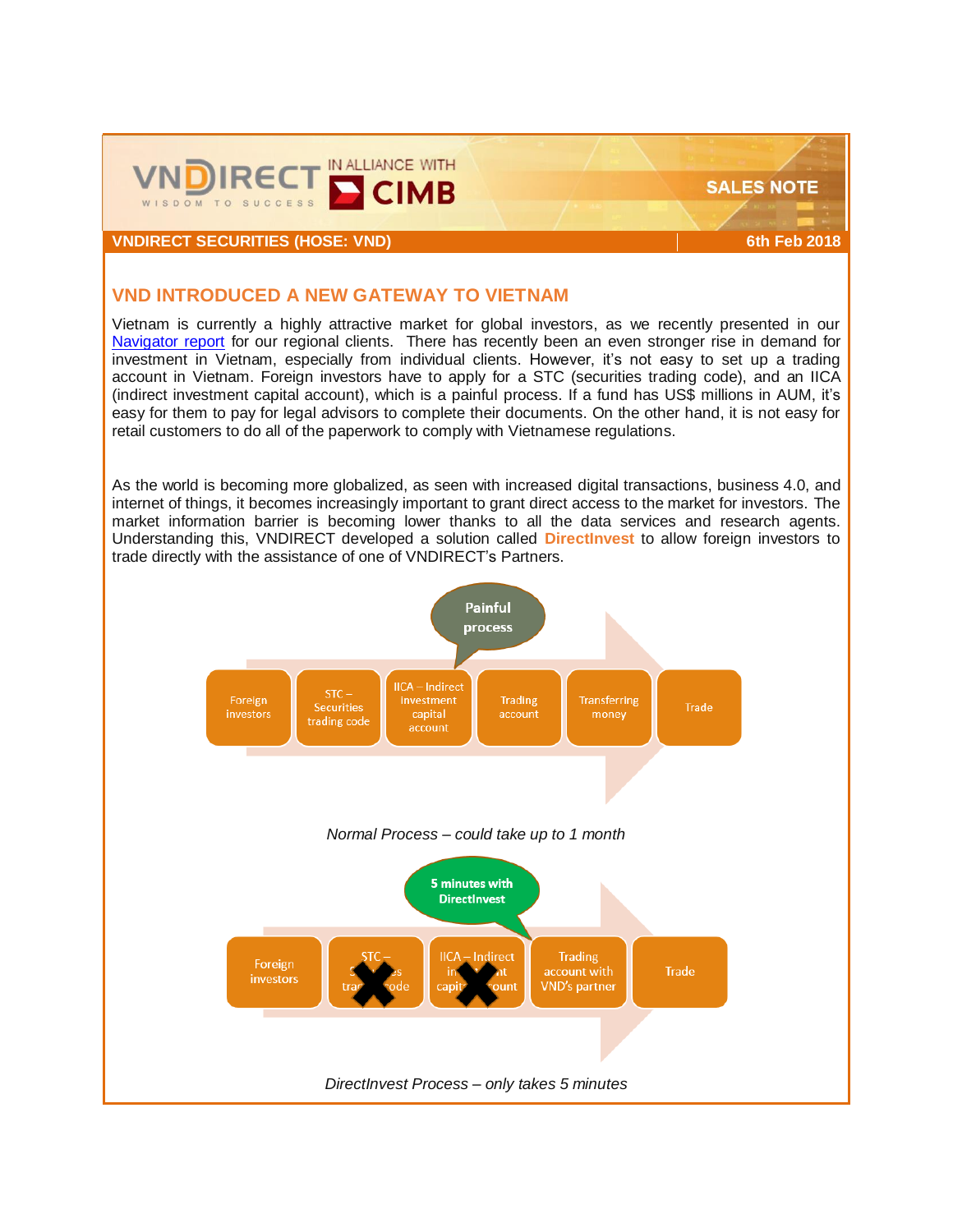The key advantage features of DirectInvest includes:

- Fast account opening: An account can be opened in 5 minutes, if the client already has the account with our partners.
- Fast & low fund transferring costs: The transferring time and costs are significantly low.
- No minimum order size: Clients could buy 10 or 100 shares (based on the exchange).
- No custodian fee: Only small fee paid to VSD, as required by the regulator.
- No documents required for foreign exchange: VND and partners will take care of all documents.
- Online trading: Clients could trade directly using our web platform or mobile phone app (iOS and Android).
- Access to research: Clients could receive support and access to our research analysts and databases.

The first market that VNDIRECT launched DirectInvest in was Thailand. **VNDIRECT and Finansia Syrus** have announced the successful launching of the first online trading solution for the Thai market. On 29<sup>th</sup> Jan 2018, VNDIRECT and Finansia Syrus signed a partnership for cooperation. We expect the solution could significantly increase investments from Thailand to Vietnam. Retail investors are very active in Thailand and they have been looking for such a solution for a long time. For a low case scenario, VND expects at least 1,000 new accounts with an average NAV of around US\$100,000 in 2018. Both VND and FSS are confident about this target.

VND is also currently looking for partners in other markets like China, Hongkong, Taiwan and Japan. Below is a recent article from the Bangkok Post, which mentions how we have partnered with Finansia Sryus Securities.

## *From The Bangkok Post*

## **Thais given direct line to Vietnam [\(link\)](https://www.bangkokpost.com/business/news/1404122/thais-given-direct-line-to-vietnam)**

Finansia Syrus Securities has partnered with VN Direct Securities, Vietnam's top online brokerage firm, to allow Thai investors to directly invest in Vietnamese securities via an online trading platform.

Chief executive Chuangchai Nawongs said the company is the only domestic brokerage firm providing direct online equities trading on the Hanoi Stock Exchange and the Ho Chi Minh Stock Exchange.

The partnership allows customers to conduct trade and securities transactions by themselves, as opposed to making a call to place an order, said Mr Chuangchai.

Investors can monitor their investment portfolios in real-time through a smartphone application or when browsing the internet.

The move will encourage customers to become more active as Vietnam is viewed as having high growth potential, with GDP expected to expand 7% annually over the next three years, he said.

The Vietnamese stock markets also generate high investment returns, registering a 48% return in 2017, 14.8% in 2016, and 6.12% in 2015, said Mr Chuangchai.

Finansia Syrus Securities is ranked second in terms of domestic online trading, with market share of 5- 6%, he said.

"We are working on a business strategy to drive our company to become the [leading digital securities company] this year," said Mr Chuangchai.

The company has 60,000 retail investor and internet trading accounts, making up 60% of its total trading volume.

More than 1,000 accounts are associated with overseas securities trading. The company aims to achieve